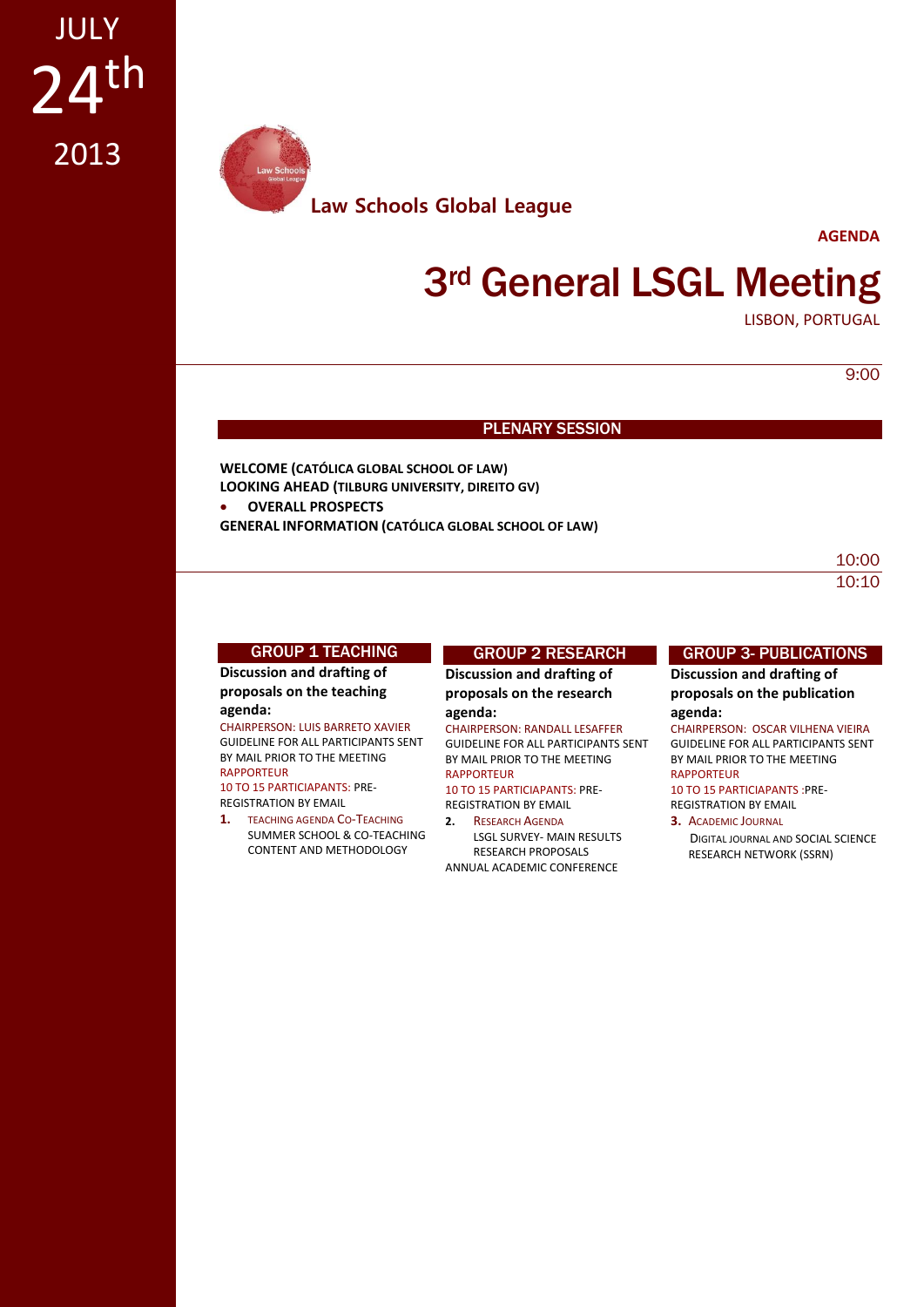# $24<sup>th</sup>$ JULY 2013



## 3rd General LSGL Meeting

LISBON, PORTUGAL

|                                                                     | 14:00 |
|---------------------------------------------------------------------|-------|
| <b>LUNCH</b>                                                        |       |
|                                                                     |       |
|                                                                     | 14:00 |
| <b>PLENARY SESSION</b>                                              |       |
| <b>TEACHING AGENDA (30MIN)</b>                                      |       |
| • GROUP 1 (RAPPORTEUR GROUP 1)<br>PROPOSALS SUBMISSION FROM GROUP 1 |       |
| <b>RESEARCH AGENDA (30MIN)</b>                                      |       |
| • GROUP 2 (RAPPORTEUR GROUP 2)<br>PROPOSALS SUBMISSION FROM GROUP 2 |       |
| PUBLICATION AGENDA (30MIN)                                          |       |
| • GROUP 3 (RAPPORTEUR GROUP 3)<br>PROPOSALS SUBMISSION FROM GROUP 3 |       |
| <b>CLOSING SECTION</b>                                              |       |
|                                                                     | 17:30 |
|                                                                     | 18:30 |
| <b>LECTURE</b>                                                      |       |
|                                                                     |       |
|                                                                     | 19:30 |
|                                                                     |       |
| <b>DINNER</b>                                                       |       |